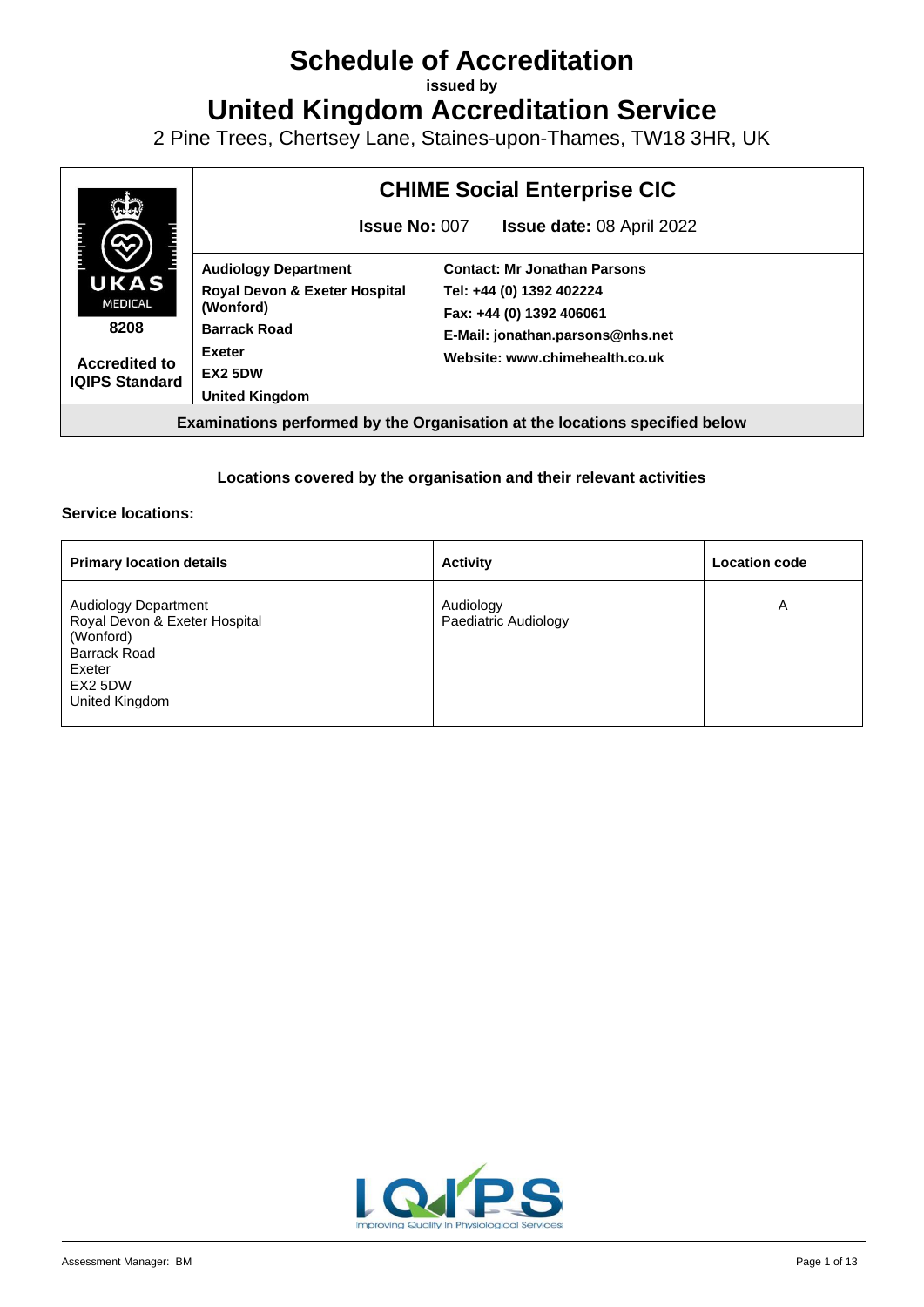|                                               | <b>Schedule of Accreditation</b><br>issued by<br><b>United Kingdom Accreditation Service</b><br>2 Pine Trees, Chertsey Lane, Staines-upon-Thames, TW18 3HR, UK |
|-----------------------------------------------|----------------------------------------------------------------------------------------------------------------------------------------------------------------|
| UKAS<br><b>MEDICAL</b><br>8208                | <b>CHIME Social Enterprise CIC</b>                                                                                                                             |
| <b>Accredited to</b><br><b>IQIPS Standard</b> | <b>Issue No: 007</b><br><b>Issue date: 08 April 2022</b>                                                                                                       |
|                                               | Examinations performed by the Organisation at the locations specified below                                                                                    |

#### **Activities performed away from the primary location listed above:**

| Other location details with full postcode                                                      | <b>Activity</b> | <b>Location code</b> |
|------------------------------------------------------------------------------------------------|-----------------|----------------------|
| RDE Heavitree Hospital<br>Gladstone Road<br>Exeter<br>EX1 2ED                                  | Audiology       | B                    |
| Axminster Hospital<br><b>Chard Street</b><br>Axminster<br><b>EX13 5DU</b>                      | Audiology       | $\mathbf C$          |
| <b>Crediton Hospital</b><br>Western Road<br>Crediton<br>EX17 3NH                               | Audiology       | D                    |
| Culm Valley Integrated Centre for Health<br>Willand Road<br>Cullompton<br><b>EX15 1FE</b>      | Audiology       | $\mathsf E$          |
| The Hospital Annexe<br><b>Exmouth Hospital</b><br><b>Claremont Grove</b><br>Exmouth<br>EX8 2JN | Audiology       | $\mathsf F$          |
| Honiton Hospital<br>Marlpits Road<br>Honiton<br><b>EX14 2DE</b>                                | Audiology       | G                    |
| Okehampton Community Hospital<br>Cavell Way<br>Link Road<br>Okehampton<br><b>EX20 1PN</b>      | Audiology       | H                    |
| Ottery St Mary Hospital<br>Keegan Close<br>Ottery St Mary<br><b>EX11 1DN</b>                   | Audiology       | T                    |

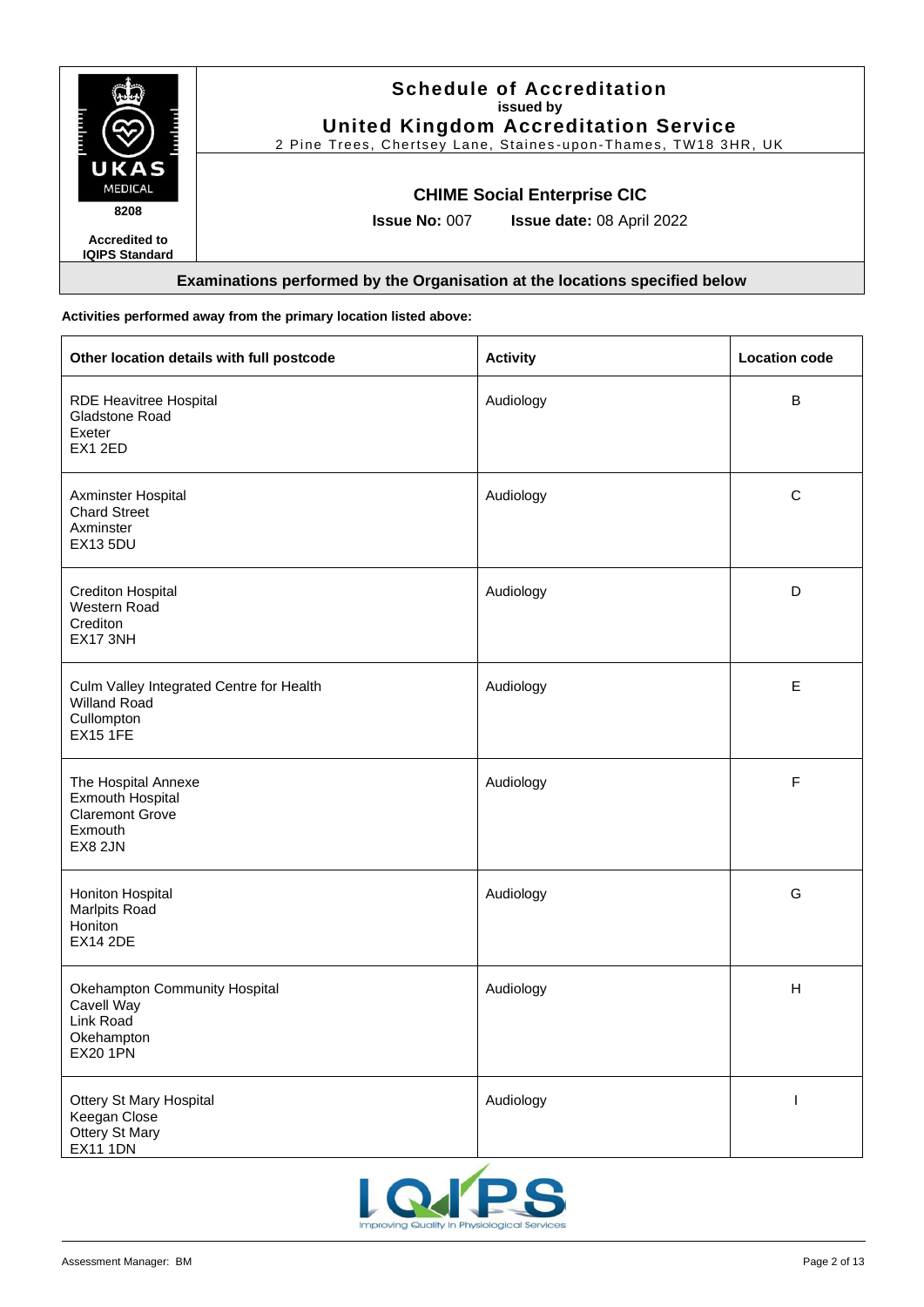

## **Schedule of Accreditation issued by United Kingdom Accreditation Service**

2 Pine Trees, Chertsey Lane, Staines -upon-Thames, TW18 3HR, UK

### **CHIME Social Enterprise CIC**

**Issue No:** 007 **Issue date:** 08 April 2022

| Other location details with full postcode                                                                                            | <b>Activity</b> | <b>Location code</b> |
|--------------------------------------------------------------------------------------------------------------------------------------|-----------------|----------------------|
| Seaton & District Community Hospital<br>Valley View Road<br>Seaton<br><b>EX12 2UU</b>                                                | Audiology       | J                    |
| Victoria Cottage Hospital<br>All Saints Road<br>Sidmouth<br><b>EX10 8EW</b>                                                          | Audiology       | K                    |
| Tiverton & District Hospital<br>Kennedy Way<br>Tiverton<br><b>EX16 6RZ</b>                                                           | Audiology       | L                    |
| <b>Croft Hall Medical Practice</b><br>19 Croft Road<br>Torquay<br><b>TQ2 5UA</b>                                                     | Audiology       | M                    |
| Kingskerwell Health Centre<br>School Road<br>Kingskerwell<br><b>TQ12 5DJ</b>                                                         | Audiology       | N                    |
| <b>Budleigh Salterton Community Hospital Health</b><br>& Wellbeing Hub<br>East Budleigh Road<br><b>Budleigh Salterton</b><br>EX9 6HF | Audiology       | O                    |
| <b>Chime Social Enterprise</b><br><b>Barton Terrace</b><br>Dawlish<br>Ex7 9QH                                                        | Audiology       | $\mathsf{P}$         |

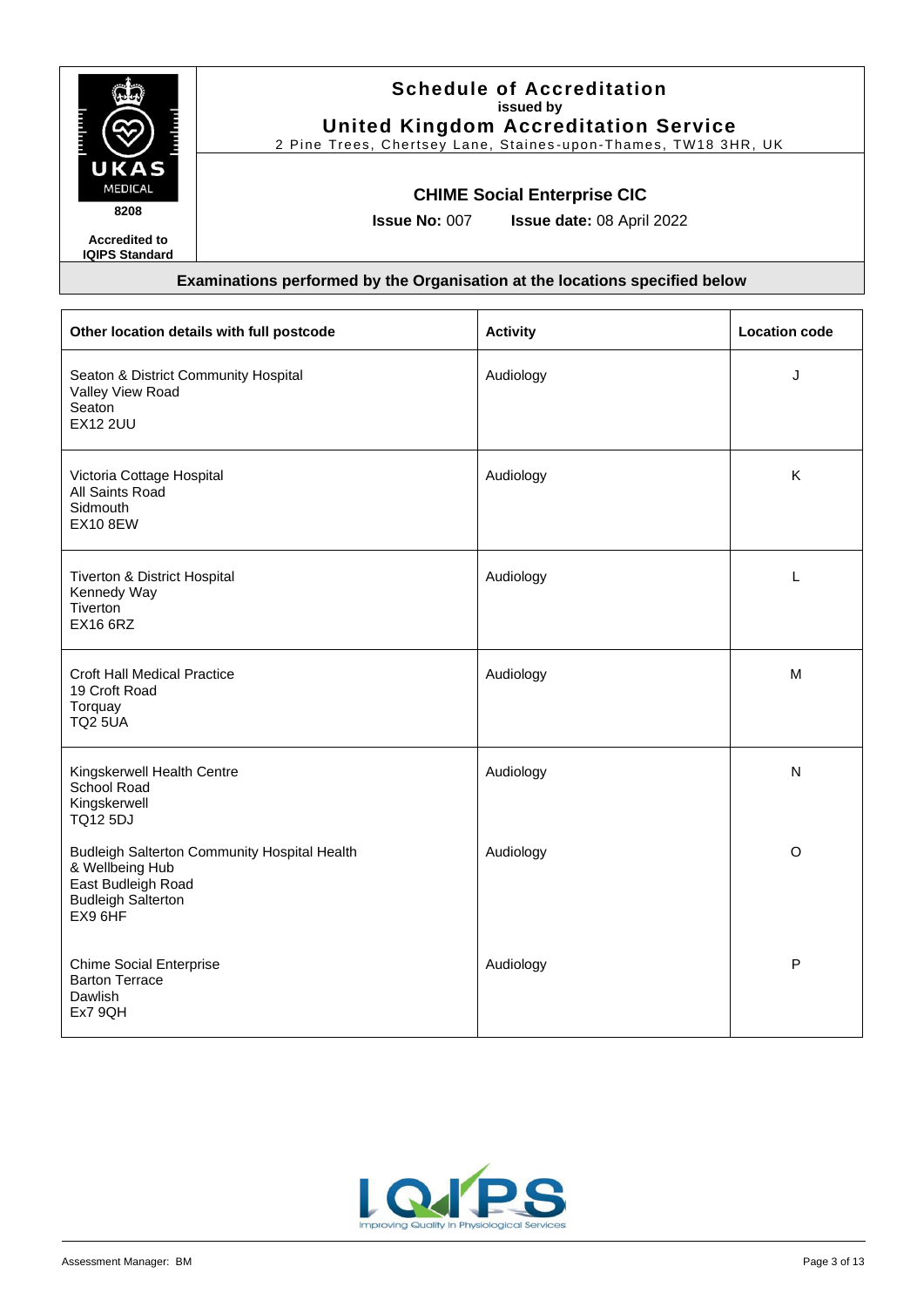

2 Pine Trees, Chertsey Lane, Staines -upon-Thames, TW18 3HR, UK

### **CHIME Social Enterprise CIC**

**Issue No:** 007 **Issue date:** 08 April 2022

#### **Examinations performed by the Organisation at the locations specified below**

| Activity  | Type of Examination/Procedure<br>Performed                                                                                                                                                                                                                                | Equipment used                                                                                         | Location<br>Code |
|-----------|---------------------------------------------------------------------------------------------------------------------------------------------------------------------------------------------------------------------------------------------------------------------------|--------------------------------------------------------------------------------------------------------|------------------|
| Audiology | <b>Adult Hearing Services</b>                                                                                                                                                                                                                                             |                                                                                                        | $\mathsf A$      |
|           | Otoscopy<br><b>History Taking</b><br><b>Pure Tone Audiometry</b><br>Tympanometry & Reflex Testing<br>Loudness Discomfort Levels<br>Bone Anchored Hearing Aid<br>Assessment                                                                                                | Welch Allyn<br>rechargeable<br><b>Aurical II</b><br>TympStar, Kamplex<br>KT20, Titan<br>Interacoustics |                  |
| Audiology | COSI<br>Impression Taking<br><b>Hearing Aid Fitting</b><br>Real Ear Measurement<br>Real Ear To Coupler Differences<br>Hearing Aid Diagnostics and<br>Adjustments<br>Bone Anchored Hearing aid fitting<br>Unaided & Aided Sound Field<br>Thresholds<br><b>AB Wordlists</b> | HIT box                                                                                                | A                |

#### DETAIL OF ACCREDITATION

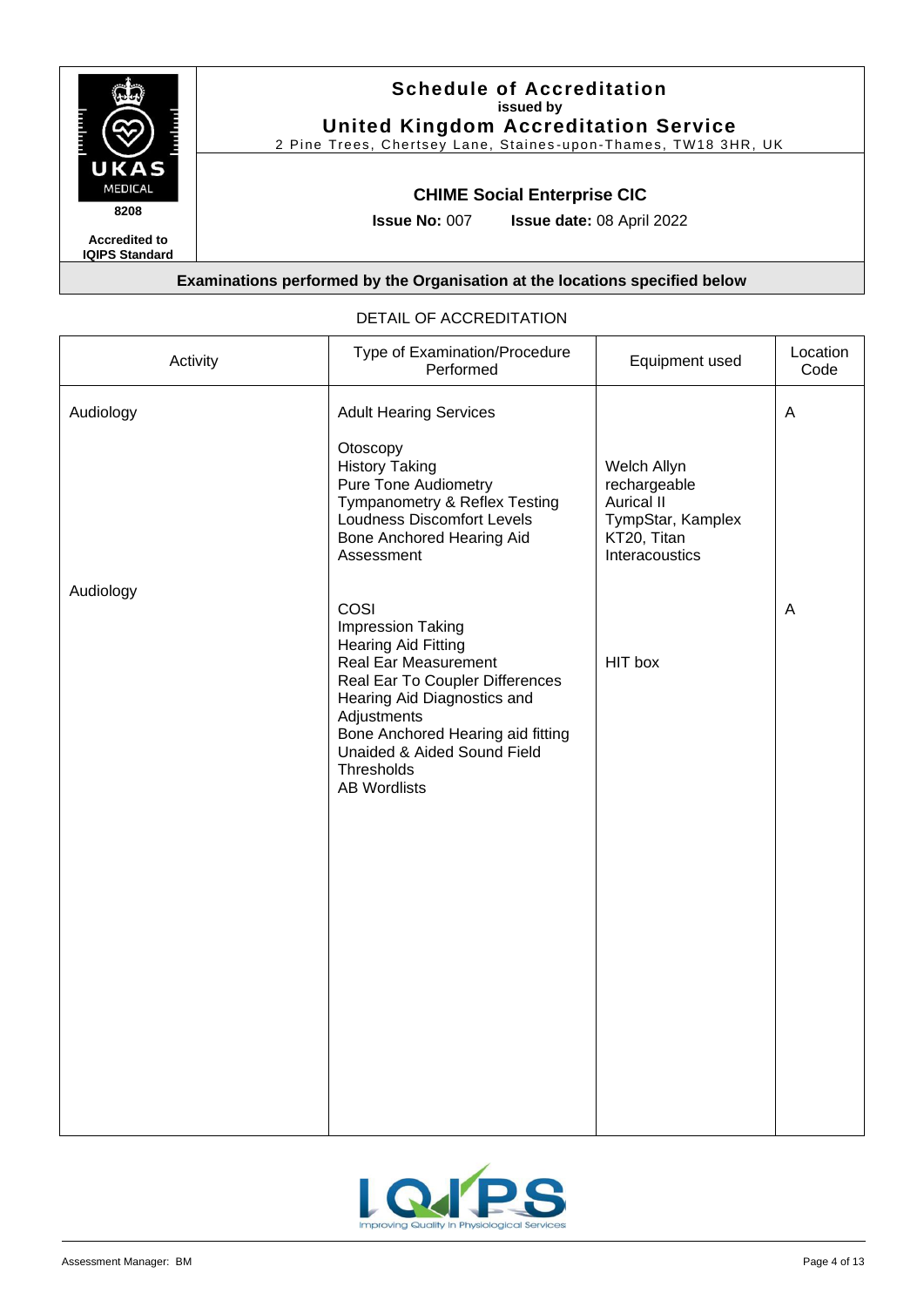

# **Schedule of Accreditation issued by United Kingdom Accreditation Service**

2 Pine Trees, Chertsey Lane, Staines -upon-Thames, TW18 3HR, UK

### **CHIME Social Enterprise CIC**

**Issue No:** 007 **Issue date:** 08 April 2022

| Activity  | Type of Examination/Procedure<br>Performed                                                                                                                                                                                                                                                                                                      | Equipment used                                                                                                                                 | Location<br>Code |
|-----------|-------------------------------------------------------------------------------------------------------------------------------------------------------------------------------------------------------------------------------------------------------------------------------------------------------------------------------------------------|------------------------------------------------------------------------------------------------------------------------------------------------|------------------|
| Audiology | <b>Adults with Additonal Needs</b><br><b>Distraction Testing</b><br>Visual Reinforcement Audiometry<br><b>Performance Test</b><br><b>McCormick Toy Test</b><br>Play Audiometry<br>Otoacoustic Emissions Tests -<br><b>Transient Evoked</b><br>Otoacoustic Emissions Tests -<br><b>Distortion Product</b><br>Neuro-otological Auditory Brainstem | Welch Allyn<br><b>GSI Tympstar</b><br><b>Aurical II</b><br>Guymark Elite + Bath<br><b>VRA</b><br><b>Phoenix and Parrot</b><br>automated system | Α                |
|           | Responses - Air Conduction<br>Neuro-otological Auditory Brainstem<br>Responses - Bone Conduction<br>Neuro-otological Auditory Brainstem<br>Responses - Tone pip<br>Screening/Automated OAE<br>BKB Sentences or other speech<br>material                                                                                                         | <b>Biosense Nav Pro</b><br>Otoport screener<br>Aurical II                                                                                      |                  |
|           | COSI<br><b>Impression Taking</b><br><b>Hearing Aid Fitting</b><br><b>Real Ear Measurement</b><br>Real Ear To Coupler Differences<br>Hearing Aid Diagnostics and<br>Adjustments<br>Unaided & Aided Sound Field<br><b>Thresholds</b><br><b>Auditory Processing Disorder</b>                                                                       | <b>Aurical II Soundfield</b><br>Phoenix speech in<br>quiet/noise system                                                                        |                  |
| Audiology | <b>Vestibular Services:</b><br>Dizziness Handicap Inventory<br><b>Caloric Irrigation Test</b><br>Electronystagmography<br>Videonystagmography<br>Dix-Hallpike for BPPV<br>Posturography<br>Vestibular Rehabilitation<br><b>Canalith Repositioning Manoeuvre</b>                                                                                 | <b>GN Otometrics Chatr</b><br>Guymark Air Fx<br><b>Biosense Balance</b><br>Master and<br>Posturography                                         | A                |

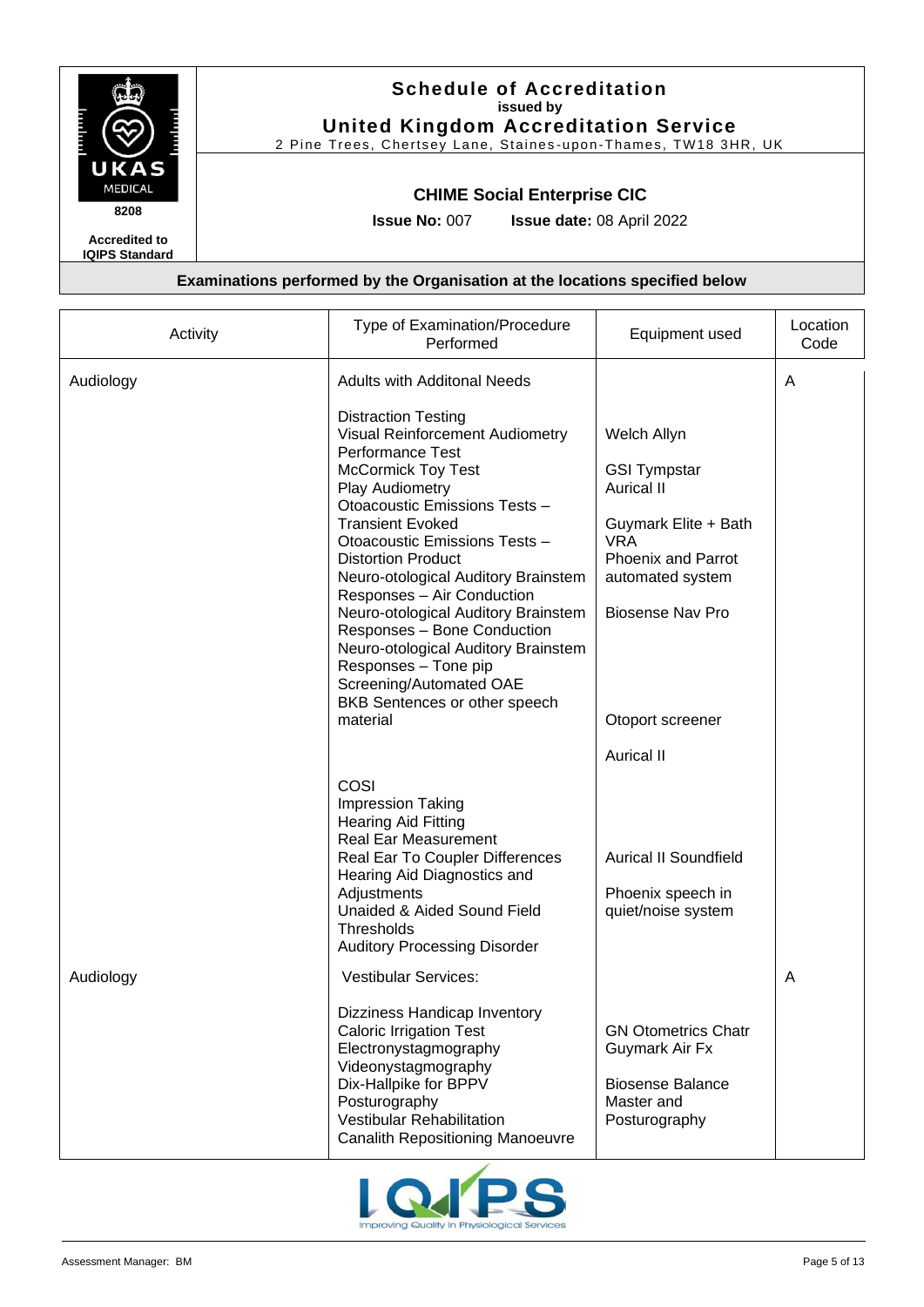

# **Schedule of Accreditation issued by United Kingdom Accreditation Service**

2 Pine Trees, Chertsey Lane, Staines -upon-Thames, TW18 3HR, UK

### **CHIME Social Enterprise CIC**

**Issue No:** 007 **Issue date:** 08 April 2022

| Activity             | Type of Examination/Procedure<br>Performed                                                                                                                                                                                                                                                                                                                                                                                                                                           | Equipment used                                                                                       | Location<br>Code |
|----------------------|--------------------------------------------------------------------------------------------------------------------------------------------------------------------------------------------------------------------------------------------------------------------------------------------------------------------------------------------------------------------------------------------------------------------------------------------------------------------------------------|------------------------------------------------------------------------------------------------------|------------------|
| Paediatric Audiology | Paediatric Audiology Services                                                                                                                                                                                                                                                                                                                                                                                                                                                        |                                                                                                      | A                |
|                      | Otoscopy<br><b>History Taking</b><br><b>Pure Tone Audiometry</b><br>Tympanometry & Reflex Testing<br>with Interpretation of Results<br>Distraction testing<br><b>Visual Reinforcement Audiometry</b><br><b>Performance Test</b><br><b>McCormick Toy Test</b><br>Play Audiometry<br>Screening/Automated OAE                                                                                                                                                                           | Welch Allyn<br>Aurical II, Amplivox<br>240<br>TympStar<br><b>Titan Interacoustics</b><br>Otowave 102 |                  |
|                      | <b>AB Word Lists</b><br>Speech in noise test                                                                                                                                                                                                                                                                                                                                                                                                                                         | Otoport screener                                                                                     |                  |
|                      | <b>Otoacoustic Emissions Tests -</b><br><b>Transient Evoked</b><br><b>Otoacoustic Emissions Tests -</b><br><b>Distortion Product</b><br>Neuro-otological Auditory Brainstem<br>Responses - Air Conduction<br>Neuro-otological Auditory Brainstem<br>Response - Bone Conduction<br>Neuro-ototogical Audiology<br>Brainstem Responses - Tone Pip<br><b>High Frequency Probe Tone</b><br>Tympanometry<br>Bone Anchored Hearing Aid<br>Assessment<br><b>Cochlear Microphonic Testing</b> | Phoenix speech in<br>noise test<br><b>Biosense Nav Pro</b><br><b>GSI TympStar</b>                    |                  |
|                      | <b>Impression Taking</b><br><b>Hearing Aid Fitting</b><br><b>Real Ear Measurement</b><br>Real Ear to Coupler Differences<br>Hearing Aid Diagnostics and<br>Adjustment<br>Unaided & Aided Sound Field<br>Thresholds<br><b>PEACH Questionnaire</b><br>Bone Anchored Hearing Aid Fitting                                                                                                                                                                                                | Aurical II<br>Freefit<br>HIT box<br><b>Aurical II Soundfield</b>                                     |                  |
|                      | <b>Auditory Processing Disorder</b>                                                                                                                                                                                                                                                                                                                                                                                                                                                  | Otometrics HIT box                                                                                   |                  |

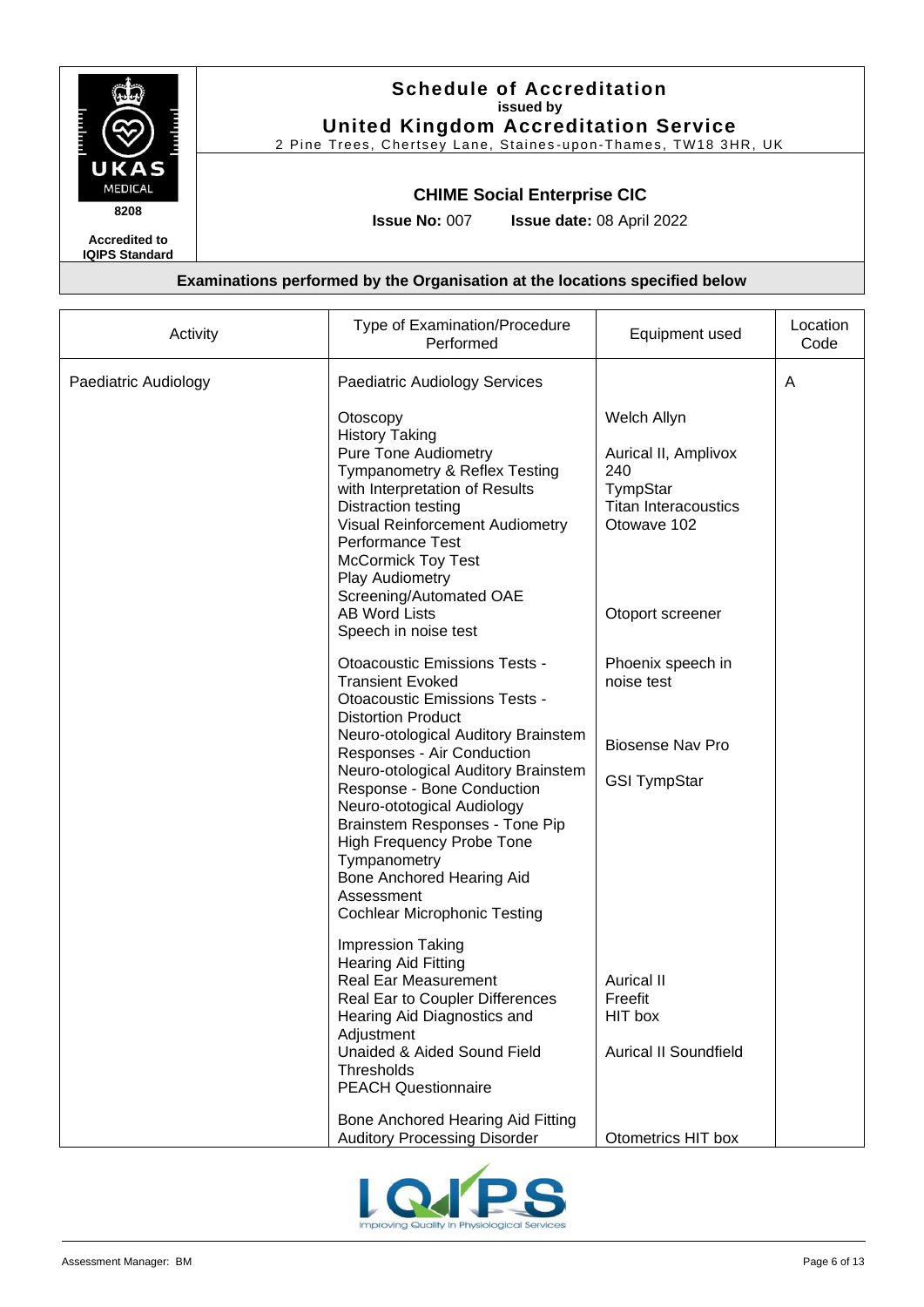

2 Pine Trees, Chertsey Lane, Staines -upon-Thames, TW18 3HR, UK

### **CHIME Social Enterprise CIC**

**Issue No:** 007 **Issue date:** 08 April 2022

**Accredited to IQIPS Standard**

| Activity  | Type of Examination/Procedure<br>Performed                                                                                                                                                                                                                                                                                                                                          | Equipment used                                                                     | Location<br>Code |
|-----------|-------------------------------------------------------------------------------------------------------------------------------------------------------------------------------------------------------------------------------------------------------------------------------------------------------------------------------------------------------------------------------------|------------------------------------------------------------------------------------|------------------|
| Audiology | <b>Adult Hearing Services:</b><br>Otoscopy<br><b>History Taking</b><br><b>Pure Tone Audiometry</b><br>Tympanometry & Reflex Testing<br><b>Auditory Processing Disorder</b><br>COSI<br><b>Impression Taking</b><br><b>Hearing Aid Fitting</b><br><b>Real Ear Measurement</b><br>Real Ear To Coupler Differences<br>Hearing Aid Diagnostics and<br>Adjustments<br><b>AB Wordlists</b> | Welch Allyn<br>Kamplex KT20<br><b>Aurical II</b><br>Freefit<br>HIT box             | B                |
| Audiology | <b>Adult Hearing Services</b><br>Otoscopy<br><b>History Taking</b><br><b>Pure Tone Audiometry</b><br>Tympanometry & Reflex Testing<br>COSI<br>Impression Taking<br><b>Hearing Aid Fitting</b><br><b>Real Ear Measurement</b><br>Hearing Aid Diagnostics and<br>Adjustments<br><b>AB Wordlists</b>                                                                                   | Welch Allyn<br>Kamplex KT20<br>Aurical II, Freefit<br>HIT box<br><b>Aurical II</b> | $\mathsf{C}$     |

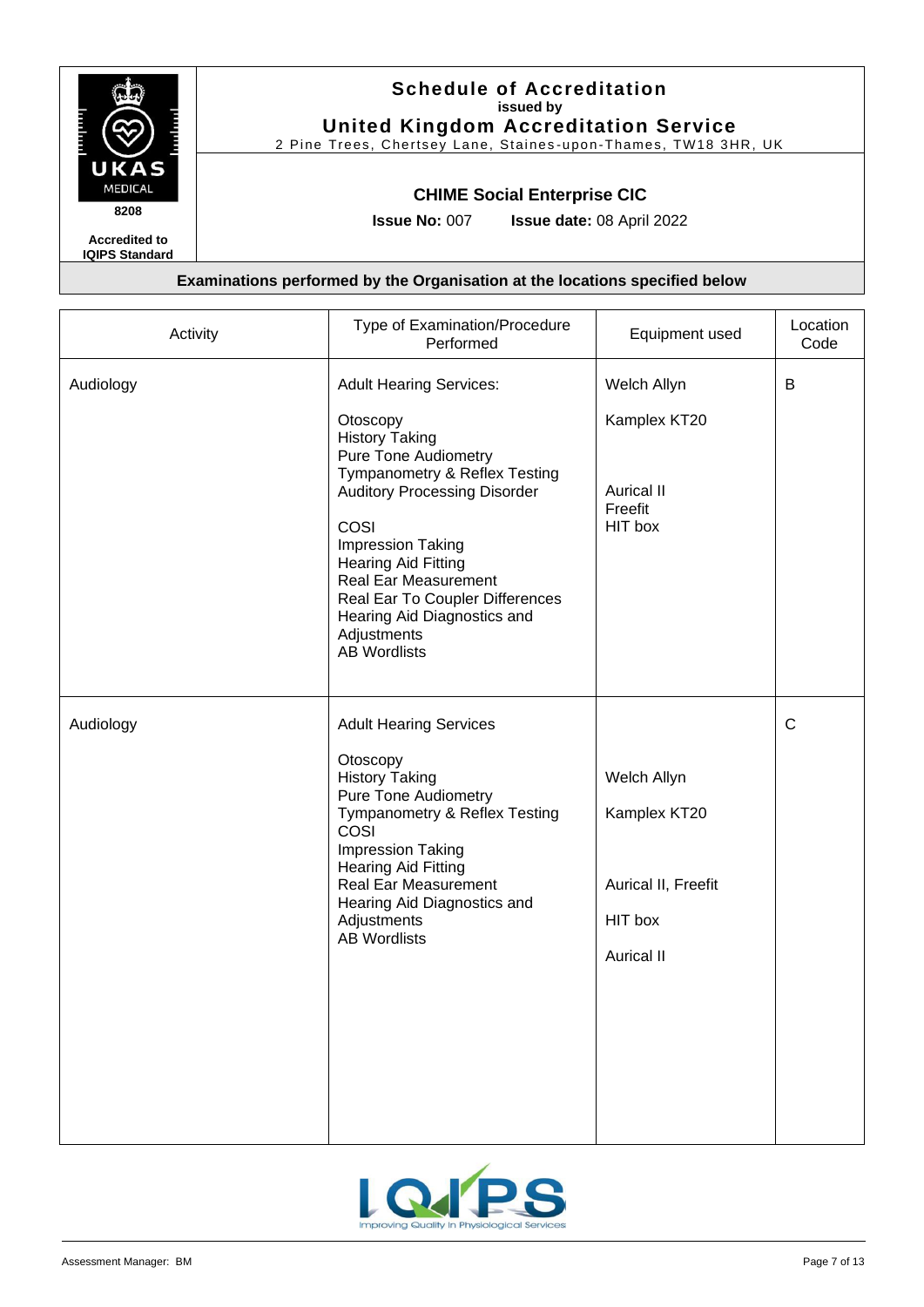

2 Pine Trees, Chertsey Lane, Staines -upon-Thames, TW18 3HR, UK

### **CHIME Social Enterprise CIC**

**Issue No:** 007 **Issue date:** 08 April 2022

| Activity  | Type of Examination/Procedure<br>Performed                                                                                                                                                                                                                                                                                                                                              | Equipment used                                                                   | Location<br>Code |
|-----------|-----------------------------------------------------------------------------------------------------------------------------------------------------------------------------------------------------------------------------------------------------------------------------------------------------------------------------------------------------------------------------------------|----------------------------------------------------------------------------------|------------------|
| Audiology | <b>Adult Hearing Services</b><br>Otoscopy<br><b>History Taking</b><br><b>Pure Tone Audiometry</b><br>Tympanometry & Reflex Testing<br>COSI<br><b>Impression Taking</b><br><b>Hearing Aid Fitting</b><br><b>Real Ear Measurement</b><br>Hearing Aid Diagnostics and<br>Adjustments<br><b>AB Wordlists</b>                                                                                | Welch Allyn<br>Kamplex KT20<br><b>Aurical II</b><br>Freefit<br>HIT box           | D                |
| Audiology | <b>Adult Hearing Services</b><br>Otoscopy<br><b>History Taking</b><br><b>Pure Tone Audiometry</b><br>Tympanometry & Reflex Testing<br>COSI<br><b>Impression Taking</b><br><b>Hearing Aid Fitting</b><br><b>Real Ear Measurement</b><br>Hearing Aid Diagnostics and<br>Adjustments<br><b>AB Wordlists</b>                                                                                | Welch Allyn<br>Kamplax KT20<br><b>Aurical II</b><br>Freefit<br><b>HIT Box</b>    | E                |
| Audiology | <b>Adult Hearing Services</b><br>Otoscopy<br><b>History Taking</b><br><b>Pure Tone Audiometry</b><br>Tympanometry & Reflex Testing<br><b>Loudness Discomfort Levels</b><br><b>COSI</b><br><b>Impression Taking</b><br><b>Hearing Aid Fitting</b><br><b>Real Ear Measurement</b><br>Hearing Aid Diagnostics and<br>Adjustments<br><b>AB Wordlists</b><br><b>Hearing Therapy Services</b> | Welch Allyn<br><b>Aurical II</b><br><b>KT 20</b><br><b>Aurical II</b><br>HIT box | F                |

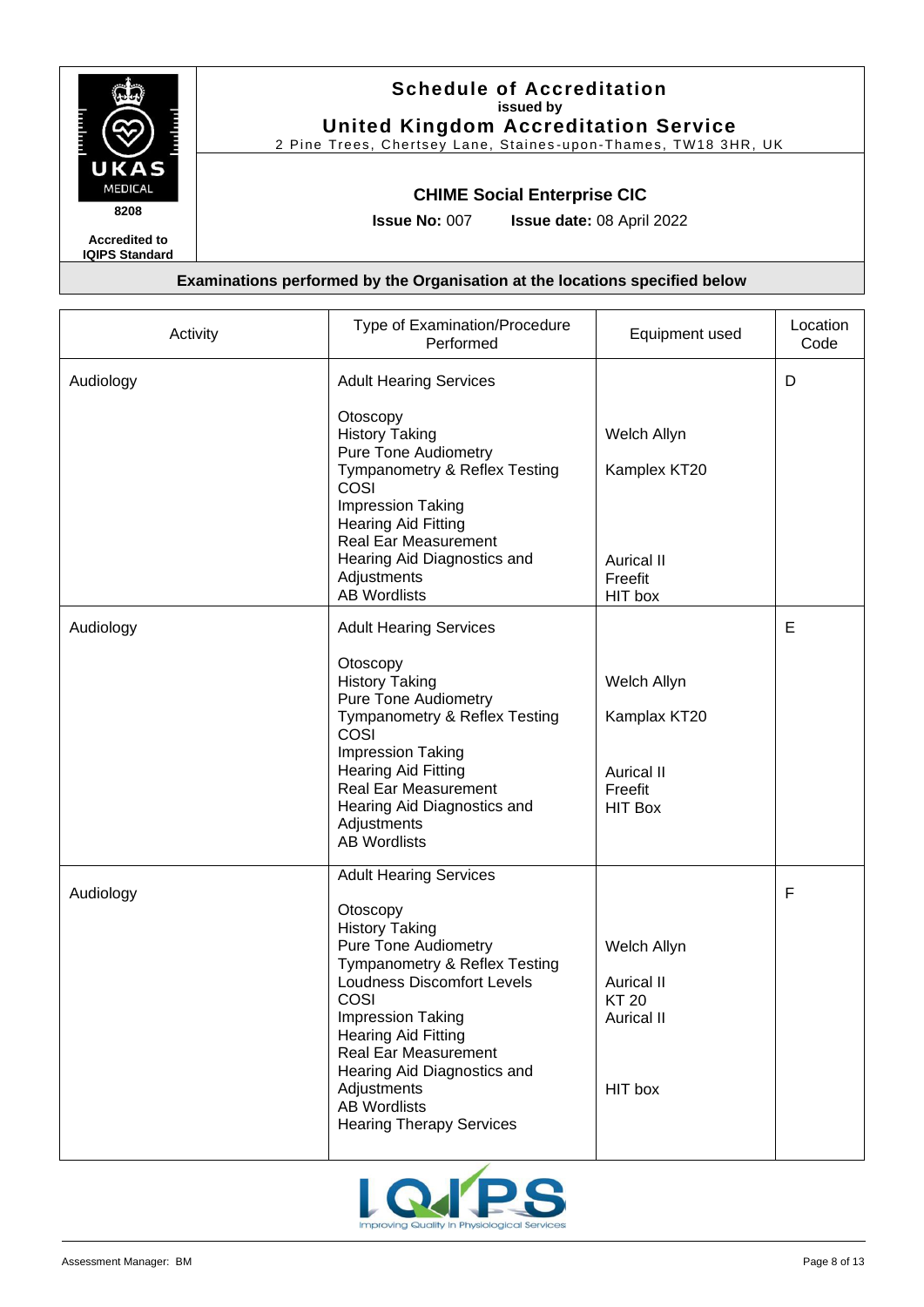

2 Pine Trees, Chertsey Lane, Staines -upon-Thames, TW18 3HR, UK

### **CHIME Social Enterprise CIC**

**Issue No:** 007 **Issue date:** 08 April 2022

**Accredited to IQIPS Standard**

| Activity  | Type of Examination/Procedure<br>Performed                                                                                                                                                                                                                                                                                             | Equipment used                                                                                                                 | Location<br>Code |
|-----------|----------------------------------------------------------------------------------------------------------------------------------------------------------------------------------------------------------------------------------------------------------------------------------------------------------------------------------------|--------------------------------------------------------------------------------------------------------------------------------|------------------|
| Audiology | <b>Adult Hearing Services</b><br>Otoscopy<br><b>History Taking</b><br><b>Pure Tone Audiometry</b><br>Tympanometry & Reflex Testing<br>COSI<br>Impression Taking<br><b>Hearing Aid Fitting</b><br><b>Real Ear Measurement</b><br>Hearing Aid Diagnostics and<br>Adjustments<br><b>AB Wordlists</b>                                      | Welch Allyn<br>Kamplex KT20<br><b>Aurical II</b><br>Freefit<br>HIT box                                                         | G                |
| Audiology | <b>Adult Hearing Services</b><br>Otoscopy<br><b>History Taking</b><br><b>Pure Tone Audiometry</b><br>Tympanometry & Reflex Testing<br><b>Loudness Discomfort Levels</b><br>COSI<br>Impression Taking<br><b>Hearing Aid Fitting</b><br><b>Real Ear Measurement</b><br>Hearing Aid Diagnostics and<br>Adjustments<br><b>AB Wordlists</b> | Welch Allyn<br>Aurical II<br>Kamplex KT20<br><b>Aurical II</b><br><b>Aurical II</b><br>Freefit<br>HIT box<br><b>Aurical II</b> | H                |

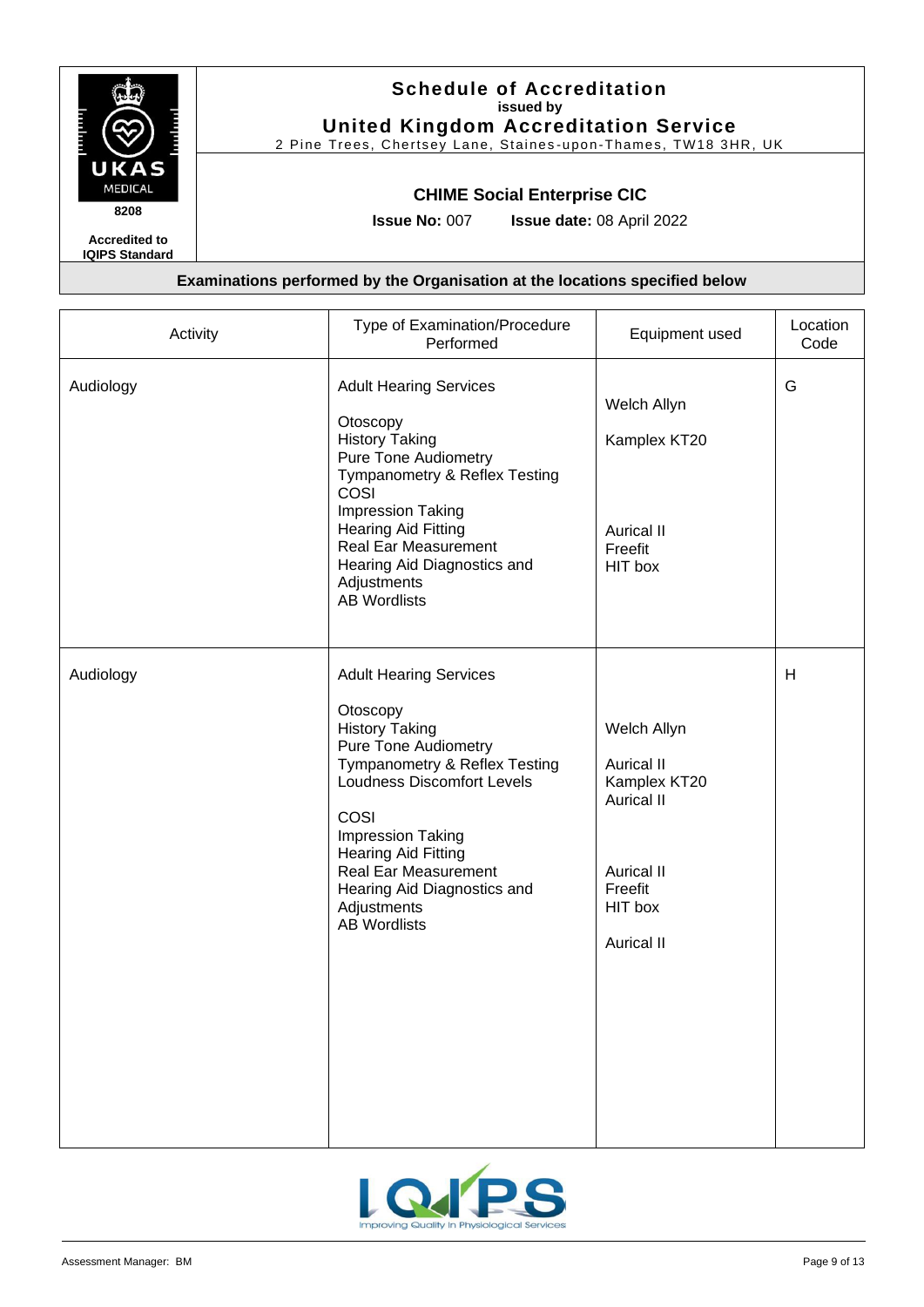

2 Pine Trees, Chertsey Lane, Staines -upon-Thames, TW18 3HR, UK

### **CHIME Social Enterprise CIC**

**Issue No:** 007 **Issue date:** 08 April 2022

**Accredited to IQIPS Standard**

| Activity  | Type of Examination/Procedure<br>Performed                                                                                                                                                                                                                                                                                      | Equipment used                                                                   | Location<br>Code |
|-----------|---------------------------------------------------------------------------------------------------------------------------------------------------------------------------------------------------------------------------------------------------------------------------------------------------------------------------------|----------------------------------------------------------------------------------|------------------|
| Audiology | <b>Adult Hearing Services</b><br>Otoscopy<br><b>History Taking</b><br>Pure Tone Audiometry<br>Tympanometry & Reflex Testing<br><b>Loudness Discomfort Levels</b><br>COSI<br>Impression Taking<br><b>Hearing Aid Fitting</b><br><b>Real Ear Measurement</b><br>Hearing Aid Diagnostics and<br>Adjustments<br><b>AB Wordlists</b> | Welch Allyn<br><b>Aurical II</b><br>Kamplex KT20<br><b>Aurical II</b><br>HIT box | $\mathbf{I}$     |
| Audiology | <b>Adult Hearing Services</b><br>Otoscopy<br><b>History Taking</b><br><b>Pure Tone Audiometry</b><br>Tympanometry & Reflex Testing<br>COSI<br>Impression Taking<br><b>Hearing Aid Fitting</b><br>Real Ear Measurement<br>Hearing Aid Diagnostics and<br>Adjustments<br><b>AB Wordlists</b>                                      | Welch Allyn<br>Kamplex KT20<br><b>Aurical II</b><br>Freefit<br>HIT box           | J                |

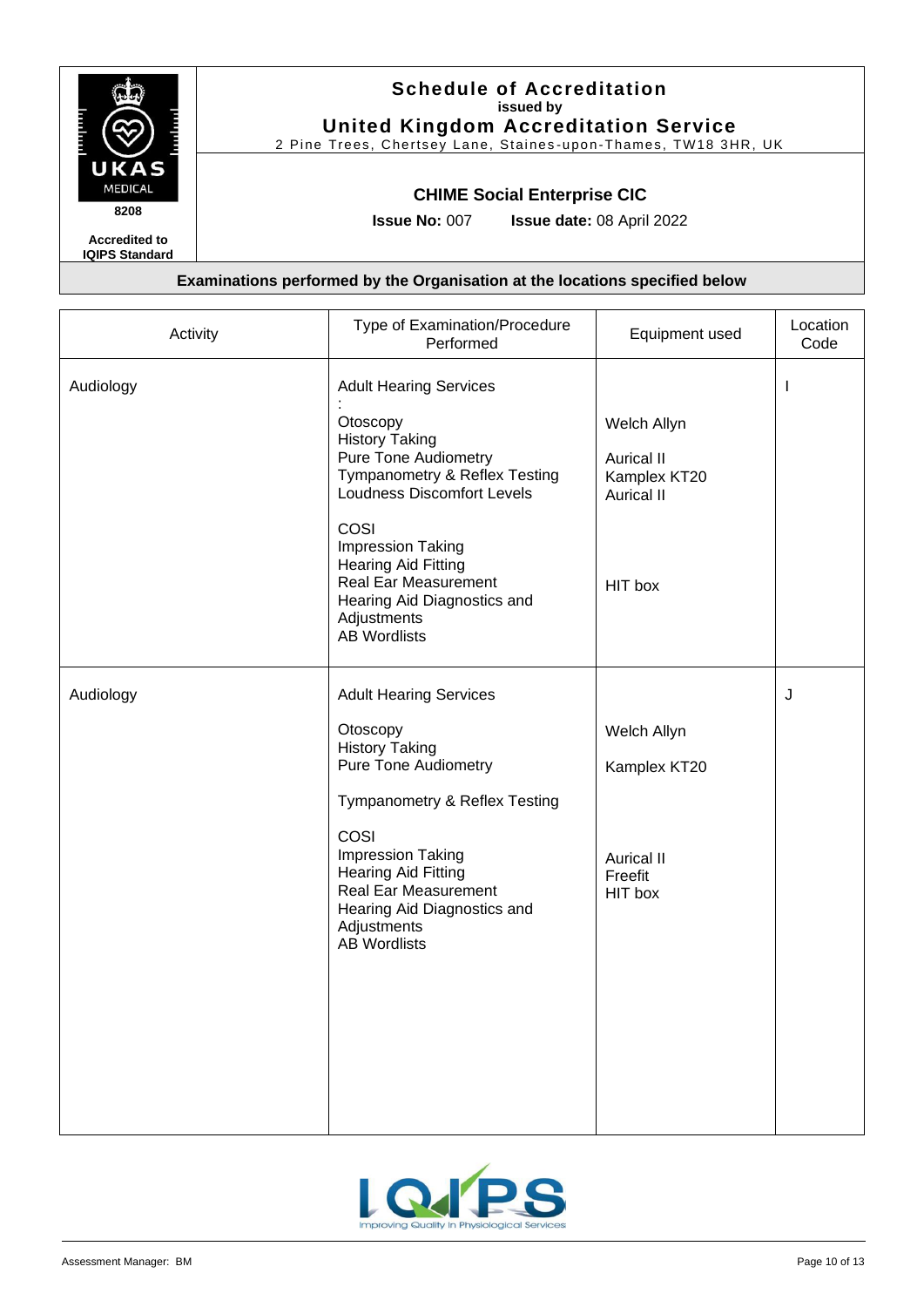

2 Pine Trees, Chertsey Lane, Staines -upon-Thames, TW18 3HR, UK

### **CHIME Social Enterprise CIC**

**Issue No:** 007 **Issue date:** 08 April 2022

**IQIPS Standard**

| Activity               | Type of Examination/Procedure<br>Performed                                                                                                                                                                                                                                                                                                                                                                                                                                                                                                                                                                                                                         | Equipment used                                                                                                                                   | Location<br>Code |
|------------------------|--------------------------------------------------------------------------------------------------------------------------------------------------------------------------------------------------------------------------------------------------------------------------------------------------------------------------------------------------------------------------------------------------------------------------------------------------------------------------------------------------------------------------------------------------------------------------------------------------------------------------------------------------------------------|--------------------------------------------------------------------------------------------------------------------------------------------------|------------------|
| Audiology<br>Audiology | <b>Adult Hearing Services</b><br>Otoscopy<br><b>History Taking</b><br><b>Pure Tone Audiometry</b><br>Tympanometry & Reflex Testing<br><b>Adult Hearing Services</b><br>Rehabilitation:<br>COSI<br><b>Impression Taking</b><br><b>Hearing Aid Fitting</b><br><b>Real Ear Measurement</b><br>Hearing Aid Diagnostics and<br>Adjustments<br><b>AB Wordlists</b><br><b>Adult Hearing Services:</b><br>Otoscopy<br><b>History Taking</b><br>Tympanometry & Reflex Testing<br><b>Pure Tone Audiometry</b><br>COSI<br>Impression Taking<br><b>Hearing Aid Fitting</b><br><b>Real Ear Measurement</b><br>Hearing Aid Diagnostics and<br>Adjustments<br><b>AB Wordlists</b> | Welch Allyn<br>Kamplex KT20<br><b>Aurical II</b><br>Freefit<br>HIT box<br>Welch Allyn<br><b>Aurical II</b><br>Freefit<br>HIT box<br>Kamplex KT20 | Κ<br>L           |
|                        |                                                                                                                                                                                                                                                                                                                                                                                                                                                                                                                                                                                                                                                                    |                                                                                                                                                  |                  |

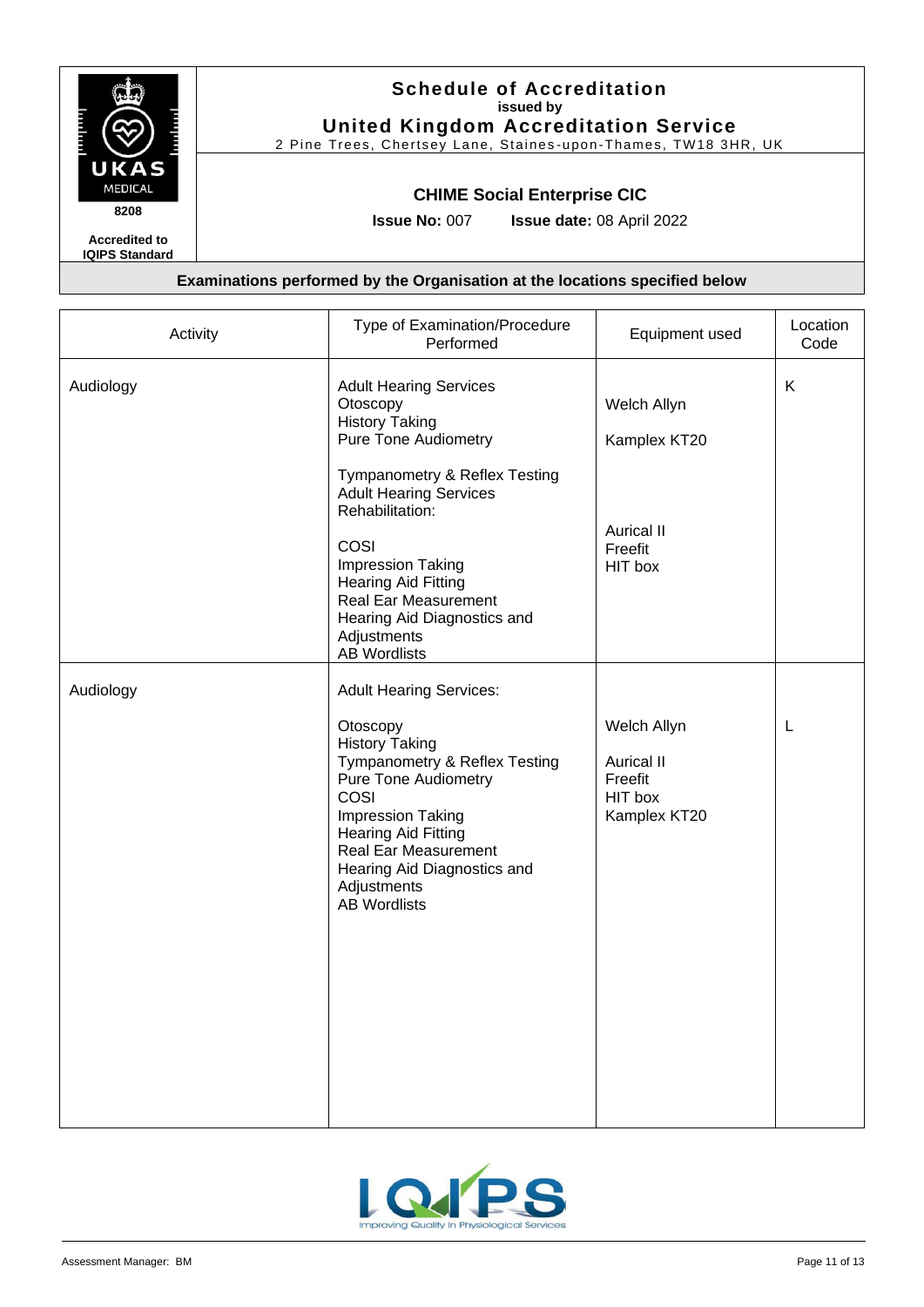

# **Schedule of Accreditation issued by United Kingdom Accreditation Service**

2 Pine Trees, Chertsey Lane, Staines -upon-Thames, TW18 3HR, UK

### **CHIME Social Enterprise CIC**

**Issue No:** 007 **Issue date:** 08 April 2022

| Activity  | Type of Examination/Procedure<br>Performed                                                                                                     | Equipment used                                                       | Location<br>Code |
|-----------|------------------------------------------------------------------------------------------------------------------------------------------------|----------------------------------------------------------------------|------------------|
| Audiology | <b>Adult Hearing Services</b>                                                                                                                  |                                                                      | M                |
|           | Otoscopy<br><b>History Taking</b><br><b>Pure Tone Audiometry</b><br>Tympanometry & Reflex Testing<br><b>Loudness Discomfort Levels</b><br>COSI | Welch Allyn<br><b>Aurical II</b><br>Otowave 102<br><b>Aurical II</b> |                  |
|           | Impression Taking<br><b>Hearing Aid Fitting</b><br><b>Real Ear Measurement</b><br>Hearing Aid Diagnostics and<br>Adjustments                   | HIT box                                                              |                  |
| Audiology | <b>Adult Hearing Services</b>                                                                                                                  |                                                                      | $\mathsf{N}$     |
|           | Otoscopy<br><b>History Taking</b><br><b>Pure Tone Audiometry</b><br>Tympanometry & Reflex Testing<br>Loudness Discomfort Levels                | Welch Allyn<br><b>Aurical II</b><br>Otowave 102<br><b>Aurical II</b> |                  |
|           | COSI<br>Impression Taking<br><b>Hearing Aid Fitting</b><br><b>Real Ear Measurement</b><br>Hearing Aid Diagnostics and<br>Adjustments           | HIT box                                                              |                  |
|           |                                                                                                                                                |                                                                      |                  |
|           |                                                                                                                                                |                                                                      |                  |
|           |                                                                                                                                                |                                                                      |                  |